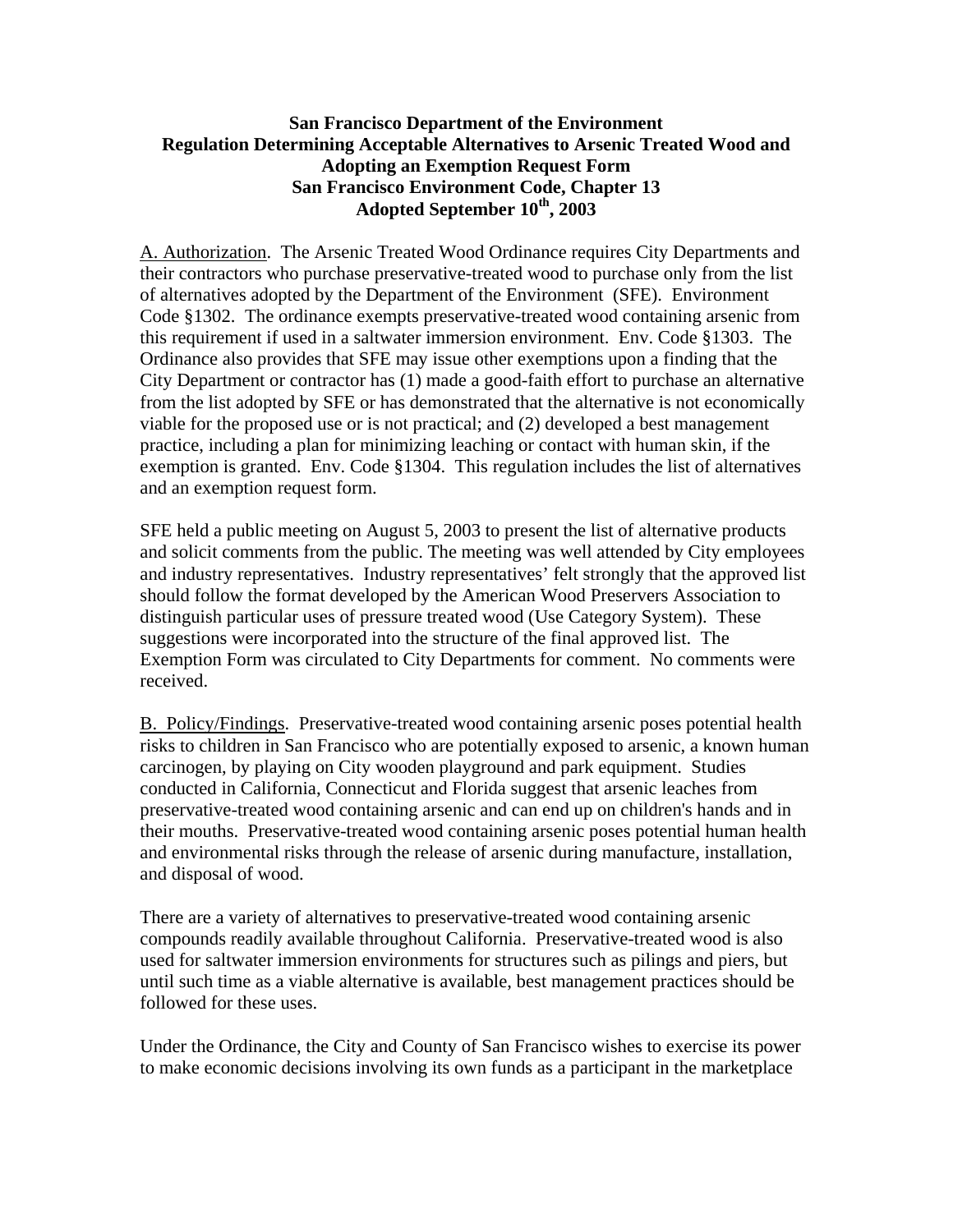and to conduct its own business as a municipal corporation to ensure that purchases and expenditures of public monies are made in a manner consistent with its policies.

SFE used the following criteria to evaluate potential alternatives to wood preservatives containing arsenic:

1. If the product is pressure treated, treatment must be standardized by AWPA for the intended use. This requirement helps ensure that the treatment meets specifications to minimize leaching.

2. Product must not be used in a manner that US EPA prohibits or discourages.

3. Product or use must not violate state or local law, policy, or published best management practices.

4. Product may not result in the release or creation of dioxins during manufacture or disposal.

5. Product, constituents, or contaminants may not be listed on the EPA Priority PBT list or the EPA Waste Minimization Priority Chemicals list.

6. Product (or components) should not contain known, likely, or probable human carcinogens listed by EPA, IARC, NTP, or State of California.

7. Product (or components) should not be listed as reproductive or developmental toxicants by the State of California.

8. For structures built in or over water, or where significant runoff is likely to occur, the use of copper should be minimized. If copper-based products are used, products with the lowest leaching potential should be chosen.

9. Products must not designate as a hazardous waste using criteria set by the State of California.

All alternatives on the list meet the criteria listed above.

A full report on the development of criteria and selection of alternatives is in the record at the SFE. A copy of the report can be requested from SFE by calling (415) 355-3700. SFE conducted a survey of availability and costs of alternatives to arsenic treated wood for the most common wood uses. The results of this survey demonstrate that alternatives are readily available for these uses and are within the price range for arsenic treated products. In addition, SFE compiled a series of studies and reports to document the findings of the Ordinance. All these documents as well as the price survey, and written public comments can be requested by calling the above phone number.